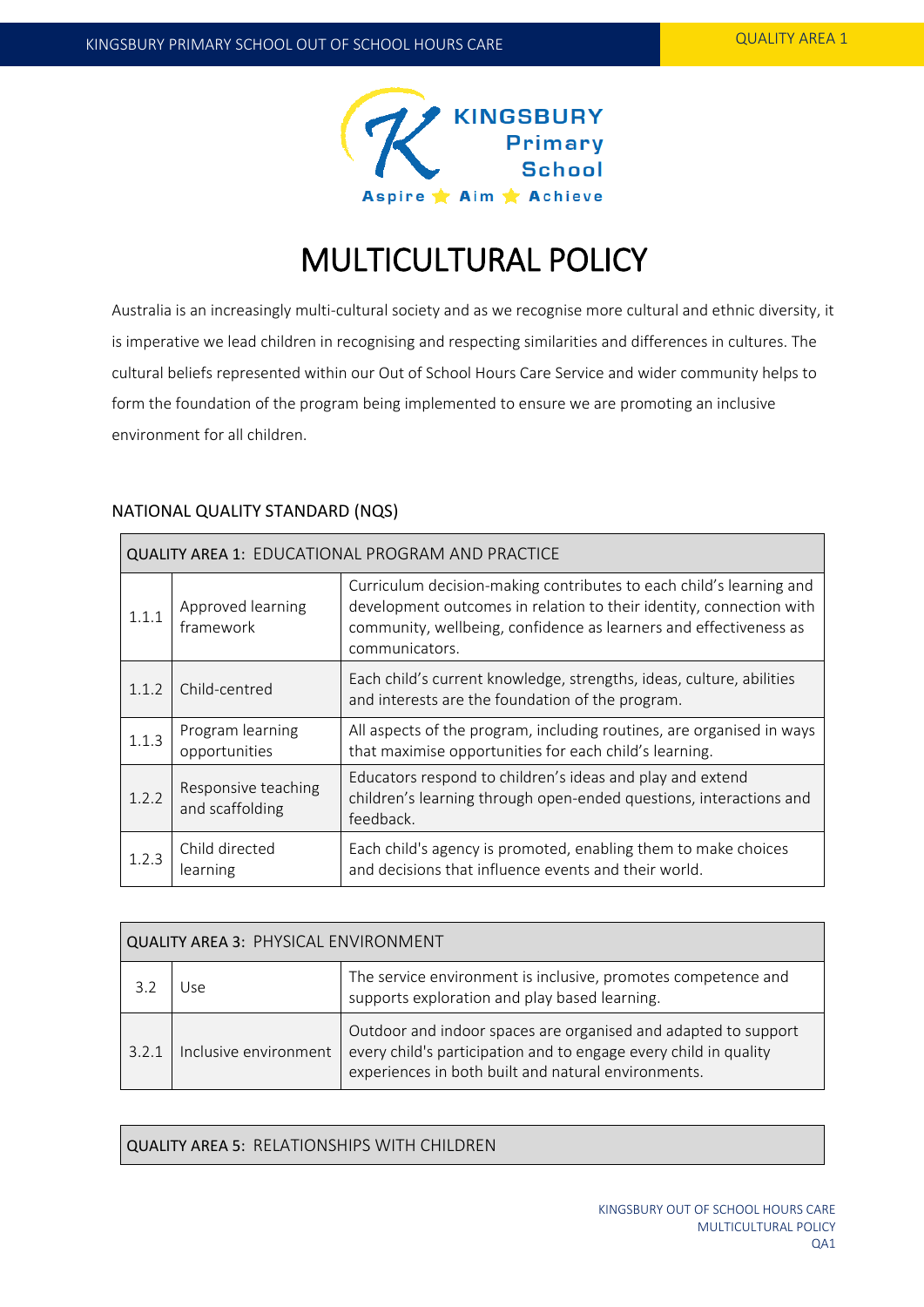| 5.1   | Relationships<br>between educators<br>and children | Respectful and equitable relationships are maintained with each<br>child.                                                                             |
|-------|----------------------------------------------------|-------------------------------------------------------------------------------------------------------------------------------------------------------|
| 5.1.1 | Positive educator to<br>child interactions         | Responsive and meaningful interactions build trusting relationships<br>which engage and support each child to feel secure, confident and<br>included. |
| 5.1.2 | Dignity and rights of<br>the child                 | The dignity and rights of every child are maintained.                                                                                                 |

| <b>QUALITY AREA 6: COLLABORATIVE PARTNERSHIP WITH FAMILIES</b> |                                              |                                                                                                                                                               |  |
|----------------------------------------------------------------|----------------------------------------------|---------------------------------------------------------------------------------------------------------------------------------------------------------------|--|
| 6.1                                                            | Supportive<br>relationships with<br>families | Respectful relationships with families are developed and<br>maintained and families are supported in their parenting role.                                    |  |
| 6.1.1                                                          | Engagement with the<br>service               | Families are supported from enrolment to be involved in the service<br>and contribute to service decisions.                                                   |  |
| 6.1.3                                                          | Families are<br>supported                    | Current information is available to families about the service and<br>relevant community services and resources to support parenting<br>and family wellbeing. |  |
| 6.2                                                            | Collaborative<br>partnerships                | Collaborative partnerships enhance children's inclusion, learning<br>and wellbeing.                                                                           |  |
| 6.2.2                                                          | Access and<br>participation                  | Effective partnerships support children's access, inclusion and<br>participation in the program.                                                              |  |
| 6.2.3                                                          | Community<br>engagement                      | The service builds relationships and engages with its community                                                                                               |  |

| EDUCATION AND CARE SERVICES NATIONAL REGULATIONS |                            |  |  |
|--------------------------------------------------|----------------------------|--|--|
| 155                                              | Interactions with children |  |  |
| 156                                              | Relationships in groups    |  |  |

# RELATED POLICIES

| <b>Additional Needs Policy</b>         | Orientation of New Families Policy                 |  |
|----------------------------------------|----------------------------------------------------|--|
| Anti-Bias and Inclusion Policy         | Parental Interaction and Involvement Policy        |  |
| <b>Celebrations Policy</b>             | <b>Family Communication Policy</b>                 |  |
| <b>Programming Policy</b>              | Interaction with Children, Family and Staff Policy |  |
| Non-English-Speaking Background Policy | Respect for Children Policy                        |  |
|                                        |                                                    |  |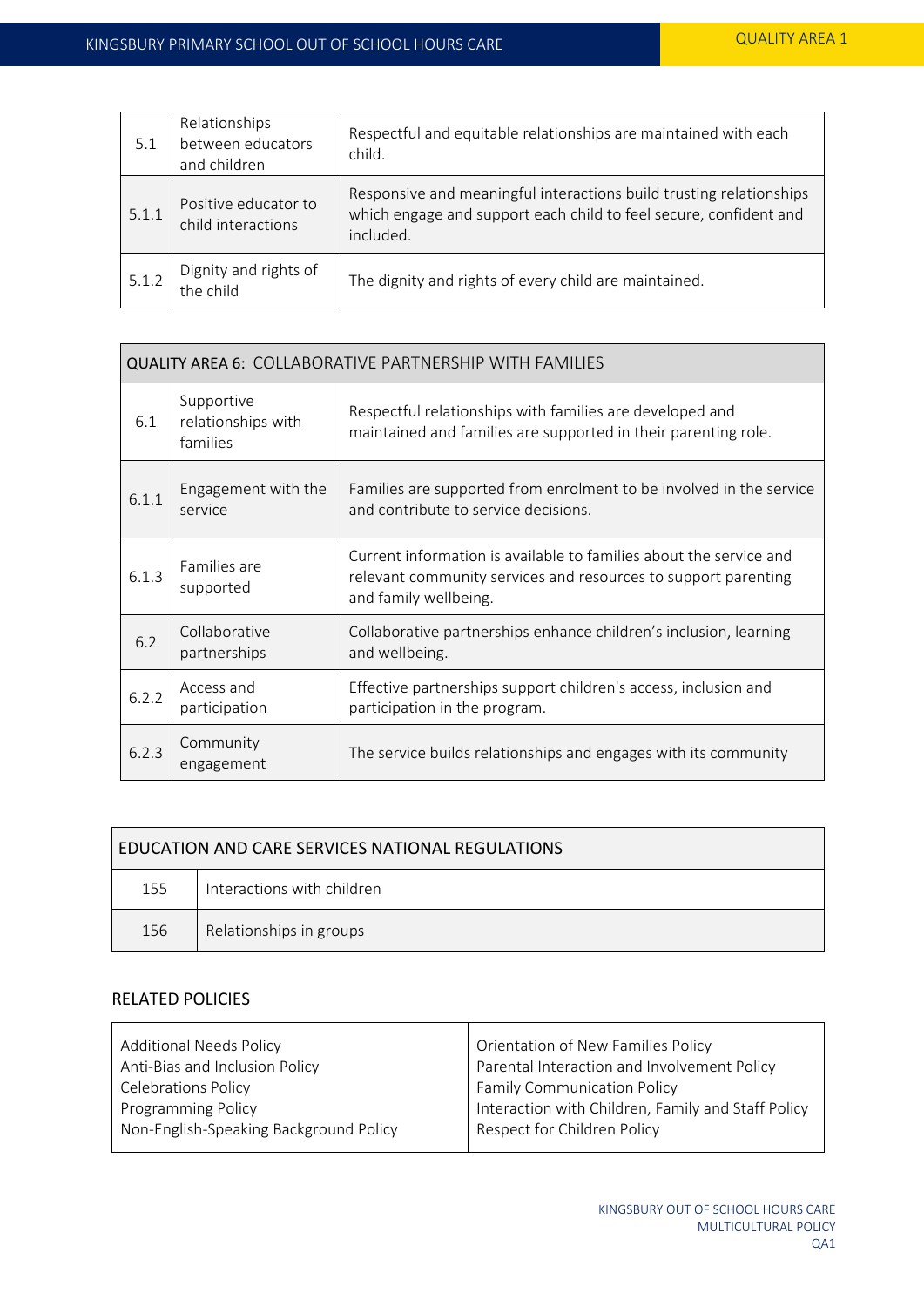# PURPOSE

To develop affirmative attitudes, concepts, and beliefs towards the acceptance of diversity and different cultures. Respect for diversity is a key element of quality care. Recognising, understanding and respecting cultural practices and beliefs are essential for the development of identity and self-esteem.

# SCOPE

This policy applies to children, families, staff, management and visitors of the OSHC Service.

#### IMPLEMENTATION

## MANAGEMENT/NOMINATED SUPERVISOR/RESONSIBLE PERSON WILL ENSURE:

- That all children and families are treated equally and fairly and with respect at all times.
- The OSHC Service creates and maintains links with local cultural communities.
- A sense of inclusion for all families is embraced within the Service.
- There is specific programming and cultural awareness activities and experiences, identifying similarities and differences and learning about a variety of cultural celebrations.
- The service builds and maintains cultural resources to appropriately reflect cultures within the Service and community.
- Children, families, and staff respect and value others, including those who are different from themselves.
- Children, staff, and families' cultural backgrounds are reflected in developing routines and programs consistent with best practice and that allow positive outcomes for all stakeholders.
- Where possible and required, communication for families can be translated into their home language.
- Educators attend professional learning opportunities to develop a better understanding of cultural diversity.
- That all children and families have equal access to the OSHC Service, and are welcomed and respected regardless of race, culture, colour of skin, socio-economic status, ability, family composition, belief systems or lifestyles.
- Positive attitudes are role-modelled towards differences in appearance, culture, and lifestyle.
- Adherence to the Code of Ethics.